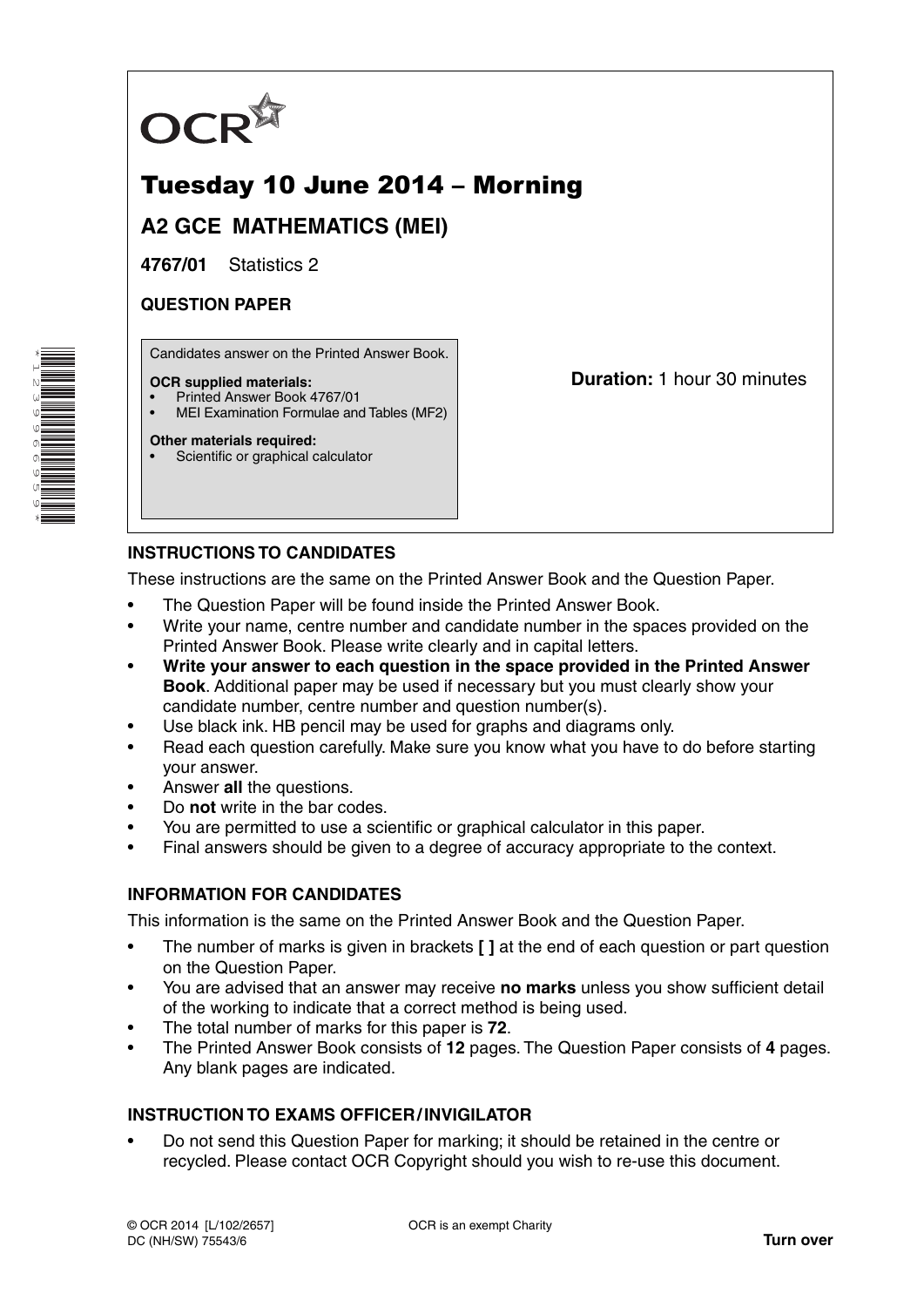**1** A medical student is investigating the claim that young adults with high diastolic blood pressure tend to have high systolic blood pressure. The student measures the diastolic and systolic blood pressures of a random sample of ten young adults. The data are shown in the table and illustrated in the scatter diagram.

| Diastolic blood pressure | 60 | 61 |    | 76 | 84  |    | ۹ſ |  |
|--------------------------|----|----|----|----|-----|----|----|--|
| Systolic blood pressure  | 98 |    | 14 |    | 132 | 30 |    |  |



- **(i)** Calculate the value of Spearman's rank correlation coefficient for these data. **[5]**
- **(ii)** Carry out a hypothesis test at the 5% significance level to examine whether there is positive association between diastolic blood pressure and systolic blood pressure in the population of young adults. **[6]**
- **(iii)** Explain why, in the light of the scatter diagram, it might not be valid to carry out a test based on the product moment correlation coefficient. **[2]**

The product moment correlation coefficient between the diastolic and systolic blood pressures of a random sample of 10 athletes is 0.707.

 **(iv)** Carry out a hypothesis test at the 1% significance level to investigate whether there appears to be positive correlation between these two variables in the population of athletes. You may assume that in this case such a test is valid. **[5]**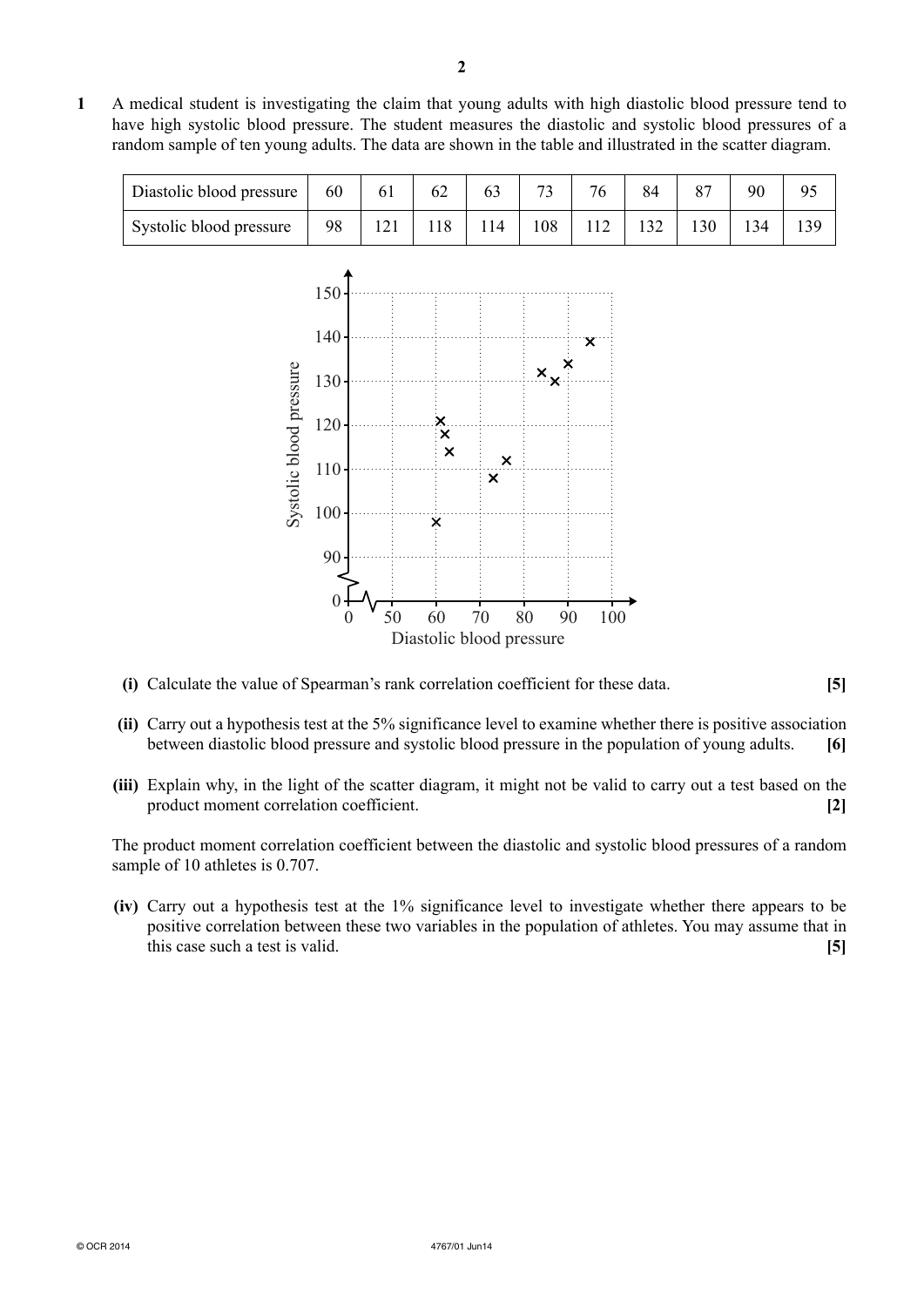- **2** Manufacturing defects occur in a particular type of aluminium sheeting randomly, independently and at a constant average rate of 1.7 defects per square metre.
	- **(i)** Explain the meaning of the term 'independently' and name the distribution that models this situation.

**[2]**

**[3]**

- **(ii)** Find the probability that there are exactly 2 defects in a sheet of area 1 square metre. **[2]**
- **(iii)** Find the probability that there are exactly 12 defects in a sheet of area 7 square metres. **[3]**

In another type of aluminium sheet, defects occur randomly, independently and at a constant average rate of 0.8 defects per square metre.

 **(iv)** A large box is made from 2 square metres of the first type of sheet and 2 square metres of the second type of sheet, chosen independently. Show that the probability that there are at least 8 defects altogether in the box is 0.1334. **[3]**

A random sample of 100 of these boxes is selected.

- **(v)** State the exact distribution of the number of boxes which have at least 8 defects. **[2]**
- **(vi)** Use a suitable approximating distribution to find the probability that there are at least 20 boxes in the sample which have at least 8 defects. **[5]**
- **3** The wing lengths of native English male blackbirds, measured in mm, are Normally distributed with mean 130.5 and variance 11.84.
	- **(i)** Find the probability that a randomly selected native English male blackbird has a wing length greater than 135 mm. **[3]**
	- **(ii)** Given that 1% of native English male blackbirds have wing length more than *k* mm, find the value of *k*.
	- **(iii)** Find the probability that a randomly selected native English male blackbird has a wing length which is 131 mm correct to the nearest millimetre. **[3]**

It is suspected that Scandinavian male blackbirds have, on average, longer wings than native English male blackbirds. A random sample of 20 Scandinavian male blackbirds has mean wing length 132.4 mm. You may assume that wing lengths in this population are Normally distributed with variance 11.84 mm2.

- **(iv)** Carry out an appropriate hypothesis test, at the 5% significance level. **[8]**
- **(v)** Discuss briefly one advantage and one disadvantage of using a 10% significance level rather than a 5% significance level in hypothesis testing in general. **[2]**